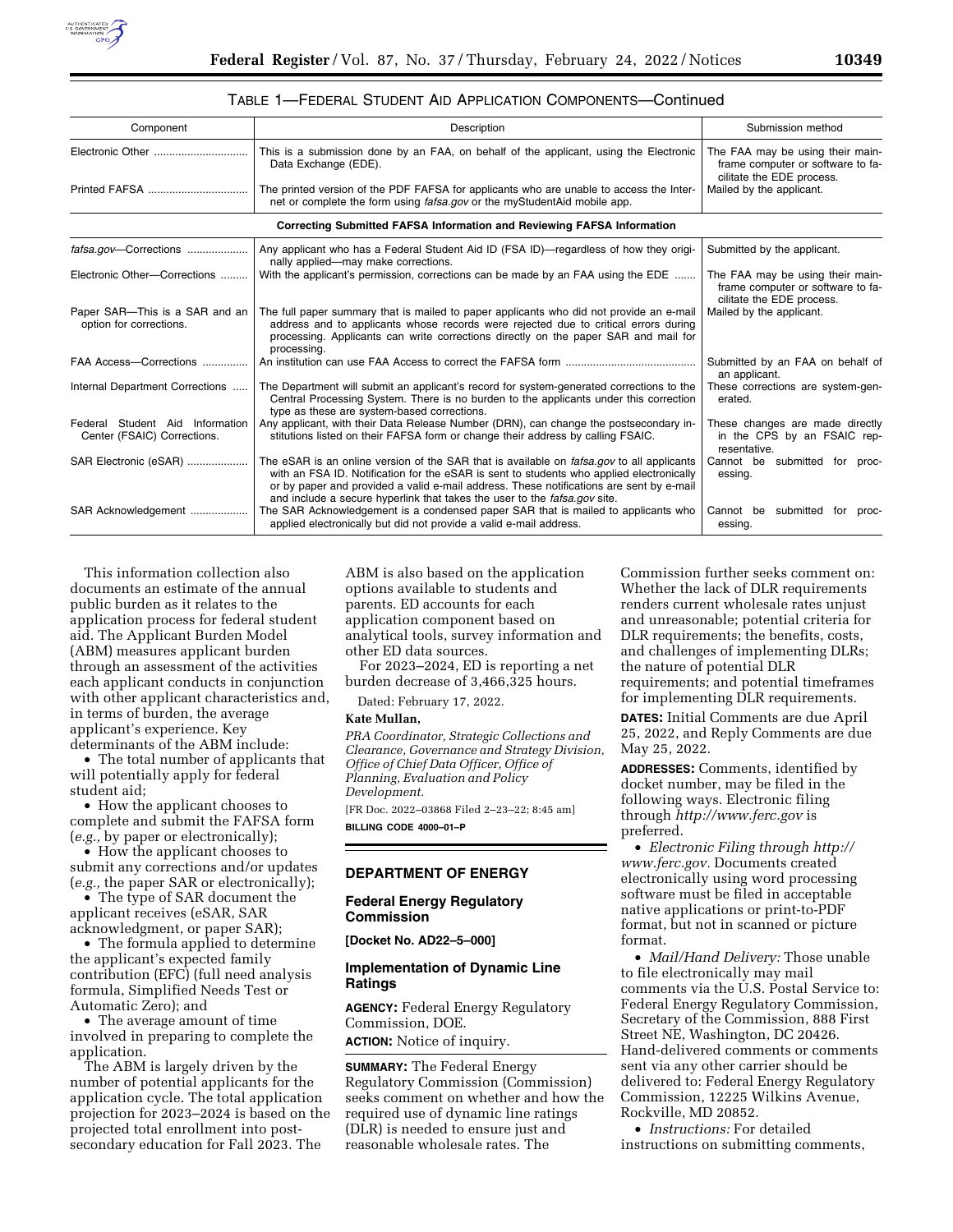see the Comment Procedures Section of this document.

**FOR FURTHER INFORMATION CONTACT:**  Daniel Kheloussi (Technical Information), Office of Energy Policy and Innovation, Federal Energy Regulatory Commission, 888 First Street NE, Washington, DC 20426, (202) 502– 6391, *[Daniel.Kheloussi@ferc.gov](mailto:Daniel.Kheloussi@ferc.gov)*.

Ryan Stroschein (Legal Information), Office of the General Counsel, Federal Energy Regulatory Commission, 888 First Street NE, Washington, DC 20426, (202) 502–8099, *[Ryan.Stroschein@](mailto:Ryan.Stroschein@ferc.gov) [ferc.gov](mailto:Ryan.Stroschein@ferc.gov)*.

**SUPPLEMENTARY INFORMATION:** In this Notice of Inquiry (NOI), the Federal Energy Regulatory Commission (Commission) seeks comment on whether and how the required use of dynamic line ratings (DLR) 1 is needed to ensure just and reasonable wholesale rates. The Commission further seeks comment on: Whether the lack of DLR requirements renders current wholesale rates <sup>2</sup> unjust and unreasonable; potential criteria for DLR requirements; the benefits, costs, and challenges of implementing DLRs; the nature of potential DLR requirements; and potential timeframes for implementing DLR requirements.

#### **I. Background**

1. On December 16, 2021, the Commission issued Order No. 881 in Docket No. RM20–16–000. In that order, pursuant to section 206 of the Federal Power Act (FPA), the Commission revised the Commission's *pro forma*  open access transmission tariff (OATT) and the Commission's regulations to improve the accuracy and transparency of electric transmission line ratings.3 Specifically, the Commission found that the use of only seasonal and static temperature assumptions in developing transmission line ratings would result in transmission line ratings that do not accurately represent the transfer capability of the transmission system.4 The Commission found that inaccurate transmission line ratings result in unjust

2Consistent with Order No. 881, by ''wholesale rates,'' we refer to both rates for the transmission of electric energy in interstate commerce and rates for the sale of electric energy at wholesale in interstate commerce. *Id.* P 29.

and unreasonable Commissionjurisdictional rates.5

2. Accordingly, the Commission required, among other things and with limited exceptions: (1) Transmission providers 6 to use ambient-adjusted ratings (AARs) 7 as the basis for evaluation of transmission service requests that will end within 10 days of the request and as the basis for their determination of the necessity of certain curtailment, interruption, or redispatch of transmission service anticipated to occur within those 10 days; (2) transmission providers to use seasonal line ratings as the basis for evaluation of transmission service requests ending more than 10 days from the date of the request and as the basis for the determination of the necessity of curtailment, interruption, or redispatch of transmission service that is anticipated to occur more than 10 days in the future; and (3) regional transmission organizations and independent system operators (RTOs/ ISOs) to establish and maintain the systems and procedures necessary to allow transmission owners in their regions to electronically update transmission line ratings on at least an hourly basis (thereby enabling the RTO/ ISO to use DLRs from transmission owners that voluntarily adopt them).8

3. While acknowledging in Order No. 881 that, in certain situations, using transmission line ratings that are based on factors beyond forecasted ambient air temperatures and the presence or absence of solar heating—such as DLRs—may lead to greater accuracy of transmission line ratings, the Commission declined to mandate DLR implementation based on the record in that proceeding.9 Instead, the Commission incorporated that record on

6Consistent with Order No. 881, we use transmission provider to mean any public utility that owns, operates, or controls facilities used for the transmission of electric energy in interstate commerce. 18 CFR 37.3 (2021). Therefore, unless otherwise noted, ''transmission provider'' refers only to public utility transmission providers. Furthermore, the term ''public utility'' as found in section 201(e) of the FPA means ''any person who owns or operates facilities subject to the jurisdiction of the Commission under this subchapter.'' 16 U.S.C. 824(e).

7An AAR is a transmission line rating that: ''(1) applies to a time period of not greater than one hour; (2) reflects an up-to-date forecast of ambient air temperature across the time period to which the rating applies; (3) reflects the absence of solar heating during nighttime periods where the local sunrise/sunset times used to determine daytime and nighttime periods are updated at least monthly, if not more frequently; and (4) is calculated at least each hour, if not more frequently.'' Order No. 881, 177 FERC ¶ 61,179 at P 4.

9 *Id.* PP 7–8, 36, 252.

DLRs into the instant proceeding, Docket No. AD22–5–000, which the Commission opened to further explore DLR implementation.

4. The Commission explained that, unlike AARs, DLRs are based not only on forecasted ambient air temperatures and the presence or absence of solar heating, but also on other weather conditions, such as wind, cloud cover, solar heating intensity (instead of only daytime/nighttime distinctions used in AARs), and precipitation, and/or on transmission line conditions such as tension or sag.10 The Commission agreed with commenters that highlighted the benefits to DLR implementation.11 For example, the Commission agreed with the Exelon Corporation (Exelon) that there may be applications in which DLRs can provide net benefits to customers, such as when the limiting element for a transmission facility experiencing significant congestion is the conductor and conditions besides ambient air temperature have a consistent and significant impact on the power carrying capabilities of the line. The Commission also acknowledged that the use of DLRs generally allows for greater power flows than would otherwise be allowed and that their use can also detect situations where power flows should be reduced to maintain safe and reliable operation and avoid unnecessary wear on transmission equipment.12

5. Despite the benefits of DLR implementation, the Commission recognized that DLR implementation also presents additional costs and challenges not found in AAR implementation, such as costs associated with placement of sensors, cybersecurity, and other costs.13 The Commission found that the record in the Order No. 881 proceeding, Docket No. RM20–16–000, was not sufficient for it to evaluate the relative benefits and costs and challenges of DLR implementation.14

## **II. Discussion**

6. We are issuing this NOI to further explore whether DLR implementation is required to ensure just and reasonable wholesale rates. We invite all interested persons to submit comments and reply comments on any or all of the questions listed. Commenters need not answer all the questions. Commenters should organize responses consistent with the structure of the attached questions.

```
14 Id.
```
<sup>1</sup>A DLR is a transmission line rating that: ''(1) applies to a time period of not greater than one hour; and (2) reflects up-to-date forecasts of inputs such as (but not limited to) ambient air temperature, wind, solar heating intensity, transmission line tension, or transmission line sag.'' *Managing Transmission Line Ratings,* Order No. 881, **Federal Register***,* 87 FR 2244 (Jan. 13, 2022), 177 FERC ¶ 61,179, at P 7 (2021).

<sup>3</sup> *Id.* P 1.

<sup>4</sup> *Id.* P 3.

<sup>5</sup> *Id.* 

<sup>8</sup> *Id.* PP 4–9.

<sup>10</sup> *Id.* P 7.

<sup>11</sup> *Id.* P 253.

<sup>12</sup> *Id.* 

<sup>13</sup> *Id.* P 254.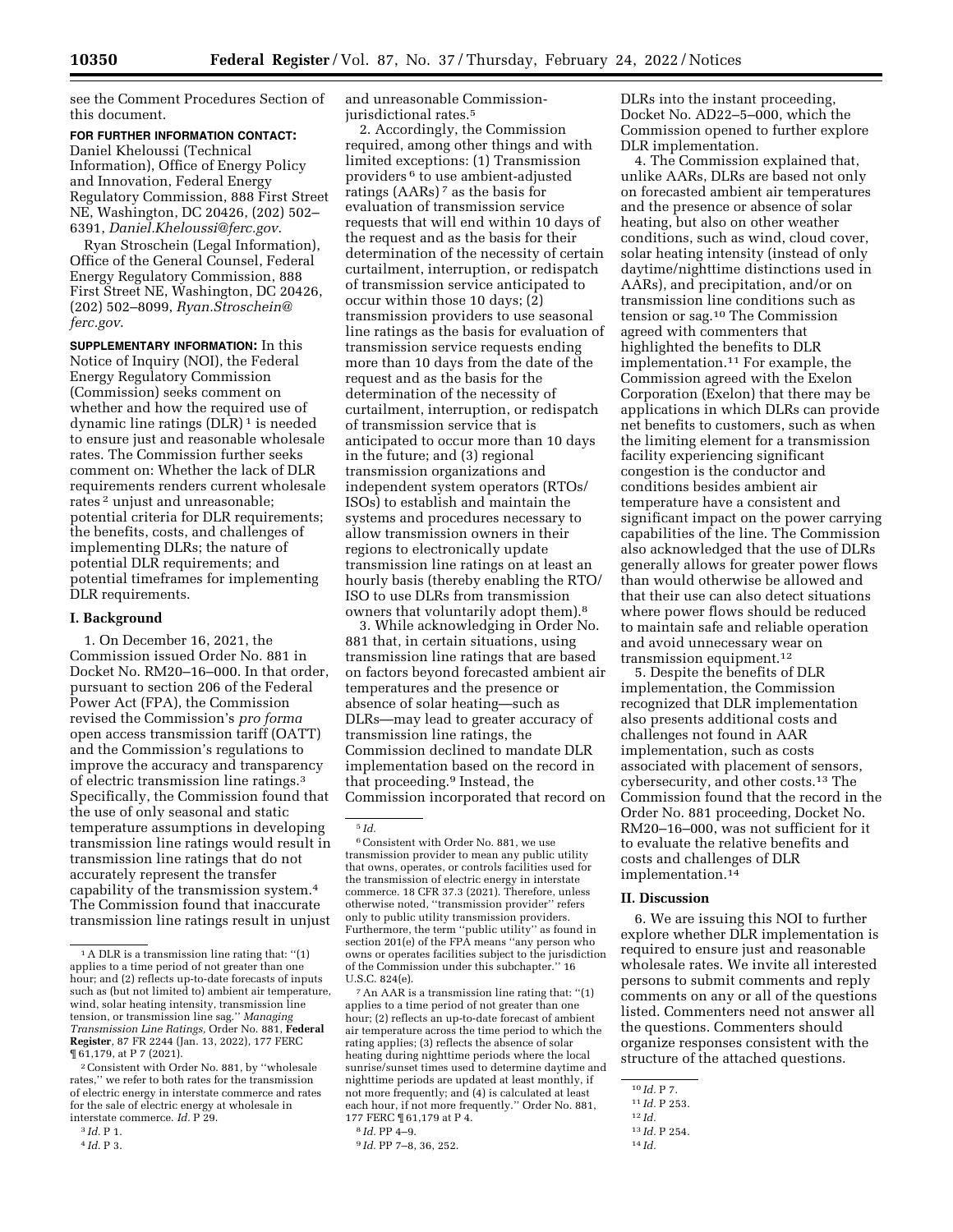Commenters are also invited to reference material previously filed, including in Docket Nos. RM20–16–000 and AD19–15–000, but are encouraged to avoid repetition or replication of previous material. Initial comments must be submitted on or before 60 days after the date of publication of this NOI in the **Federal Register**. Reply comments must be submitted on or before 90 days after the date of publication of this NOI in the **Federal Register**.

## *A. Questions on the Need for DLR Requirements*

7. In Order No. 881, the Commission found that transmission line ratings directly affect wholesale rates because transmission line ratings and wholesale rates are inextricably linked.15 It explained that transmission line ratings represent the maximum transfer capability on a transmission line, which, in turn, determines the quantity of energy that can be transmitted from suppliers to load. The Commission explained that, all else equal, as transfer capability declines, wholesale rates increase. The Commission also observed that inaccurate transmission line ratings can result in underutilization (or overutilization) of existing transmission facilities, thereby sending a signal that there is less (or more) transfer capability than is truly available.16

(Q1) As a threshold matter, even for transmission lines that incorporate AARs, is there a need to further increase the accuracy of transmission lines ratings through the implementation of DLRs to ensure just and reasonable wholesale rates? Why or why not? If yes, please explain whether a requirement by the Commission to adopt DLRs is needed.

(Q2) What, if any, barriers to DLR implementation exist today? Are potential requirements to implement DLRs necessary to address these existing barriers? Why or why not?

## *B. Questions on Potential Criteria for DLR Requirements*

8. Commenters in the Order No. 881 proceeding expressed a range of opinions on whether and how the Commission should require the implementation of DLRs. On one end of the spectrum, Southwest Power Pool, Inc.'s Market Monitoring Unit (SPP MMU) stated that it supported a requirement for DLR implementation on all transmission lines.17 Similarly, Industrial Customer Organizations and the R Street Institute contended that DLRs should be required by default, with exceptions given when justified by

cost-benefit analyses.18 On the other end, many commenters, including nearly all transmission owners that filed comments about DLRs, either opposed a requirement to implement DLRs on all transmission lines 19 or opposed a DLR requirement in any form.20

9. Other commenters supported targeted or limited DLR implementation. For example, the WATT Coalition (WATT) and Clean Energy Parties proposed criteria for requiring DLR implementation and contended that such criteria could help overcome concern about costs of DLRs exceeding benefits.21 Specifically, WATT proposed that the Commission require 'sensor-based DLRs'' on all thermally limited transmission lines rated 69 kV or greater when: (1) Market congestion totaling over \$1 million has occurred within the past year; (2) the transmission line is identified as being a constraint projected to have market congestion over \$1 million over the coming three years as a part of the current RTO/ISO transmission planning cycle process, which can be economic or reliability based; (3) thermally limited transmission lines show up as limiting in generator interconnection system impact studies; or (4) generation curtailed by more than 10% on average for one year due to factors that include transmission line capacity.22

<sup>19</sup> Arizona Public Service Company, Comments, Docket No. RM20–16–000, at 8 (filed Mar. 22, 2021); New York Transmission Owners, Comments, Docket No. RM20–16–000, at 2 (filed Mar. 22, 2021); Indicated PJM Transmission Owners, Comments, Docket No. RM20–16–000, at 13 (filed Mar. 22, 2021); Pacific Gas and Electric Company, Comments, Docket No. RM20–16–000, at 11–12 (filed Mar. 22, 2021).

20American Electric Power Service Corporation, Comments, Docket No. RM20–16–000, at 6 (filed Mar. 22, 2021); Dominion Energy Services Inc. Comments, Docket No. RM20–16–000, at 9 (filed Mar. 22, 2021); Entergy Services LLC, Comments, Docket No. RM20–16–000, at 14 (filed Mar. 22, 2021); Bonneville Power Administration (BPA), Comments, Docket No. RM20–16–000, at 6 (filed Mar. 22, 2021); Exelon, Comments, Docket No. RM20–16–000, at 3 (filed Mar. 22, 2021); PacifiCorp, Comments, Docket No. RM20–16–000, at 5–6 (filed Mar. 22, 2021); National Rural Electric Cooperative Association and the Large Public Power Council, Comments, Docket No. RM20–16– 000, at 3 (filed Mar. 22, 2021); MISO Transmission Owners, Comments, Docket No. RM20–16–000, at 45–46 (filed Mar. 22, 2021); ITC Holdings Corp., Comments, Docket No. RM20–16–000, at 14–15 (filed Mar. 22, 2021).

21WATT, Comments, Docket No. RM20–16–000, at 10–11 (filed Mar. 22, 2021); Clean Energy Parties, Comments, Docket No. RM20–16–000, at 7–10 (filed Mar. 22, 2021); American Clean Power Association and the Solar Energy Industries Association (ACPA/ SEIA), Comments, Docket No. RM20–16–000, at 9– 10 (filed Mar. 22, 2021).

22WATT, Comments, Docket No. RM20–16–000, at 10–11 (filed Mar. 22, 2021).

(Q3) If the Commission were to require DLR implementation, should it require the implementation only on certain transmission lines, and, if so, what set of criteria should be considered to identify transmission lines for DLR implementation? Examples of such criteria could include congestion, curtailment levels, voltage levels, infrastructure, and/or geography/terrain. Explain why such criteria would identify the set of transmission lines on which DLRs need to be implemented in order to produce just and reasonable wholesale rates.

(Q4) How should transmission lines be evaluated for whether they satisfy such criteria, both initially and going forward? Please estimate the number and proportion of transmission lines that would likely be implicated by any criteria you recommend.

(Q5) If the Commission were to require DLR implementation based on certain criteria, should the criteria be regularly reevaluated to ensure such criteria continue to ensure accurate transmission line ratings, and, if so, at what interval(s)? How should such regular reevaluations work practically?

(Q6) If such criteria included the magnitude of congestion on a transmission line, what metrics exist that assess the magnitude of congestion in both or either RTO/ISO and/or non-RTO/ISO regions? For any congestion metrics suggested, what data sources are available?

(Q7) Implementation of the requirements adopted in Order No. 881 are expected to change congestion patterns. How should these congestion pattern changes be accounted for when considering whether a transmission line satisfies the criteria established as part of any potential DLR requirements?

(Q8) What are the differences, if any, between RTOs/ISOs and non-RTO/ISO transmission providers that the Commission should account for when considering any DLR requirements?

(Q9) If the Commission were to require DLR implementation based on certain criteria, should it require that new transmission lines be evaluated to determine whether they must implement DLRs? Are there any characteristics of new transmission lines that warrant different criteria?

(Q10) If the Commission were to require DLR implementation, how should that requirement be considered in regional transmission planning and interconnection processes?

(Q11) If the Commission were to require DLR implementation based on certain criteria, what transparency measures should the Commission require? For example, should the Commission consider requiring transmission providers to submit informational reports that show which transmission lines meet any determined criteria for DLR implementation? And/or should the Commission require transmission providers to post the same on their Open Access Same-Time Information System websites?

## *C. Questions on the Benefits, Costs, and Challenges of Implementing DLRs*

10. While the Commission in Order No. 881 highlighted the potential

<sup>15</sup> *Id.* P 30.

<sup>16</sup> *Id.* PP 30, 34.

<sup>17</sup>SPP MMU, Comments, Docket No. RM20–16– 000, at 4 (filed Mar. 22, 2021).

<sup>18</sup>R Street Institute, Comments, Docket No. RM20–16–000, at 3 (filed Mar. 22, 2021); Industrial Customer Organizations, Comments, Docket No.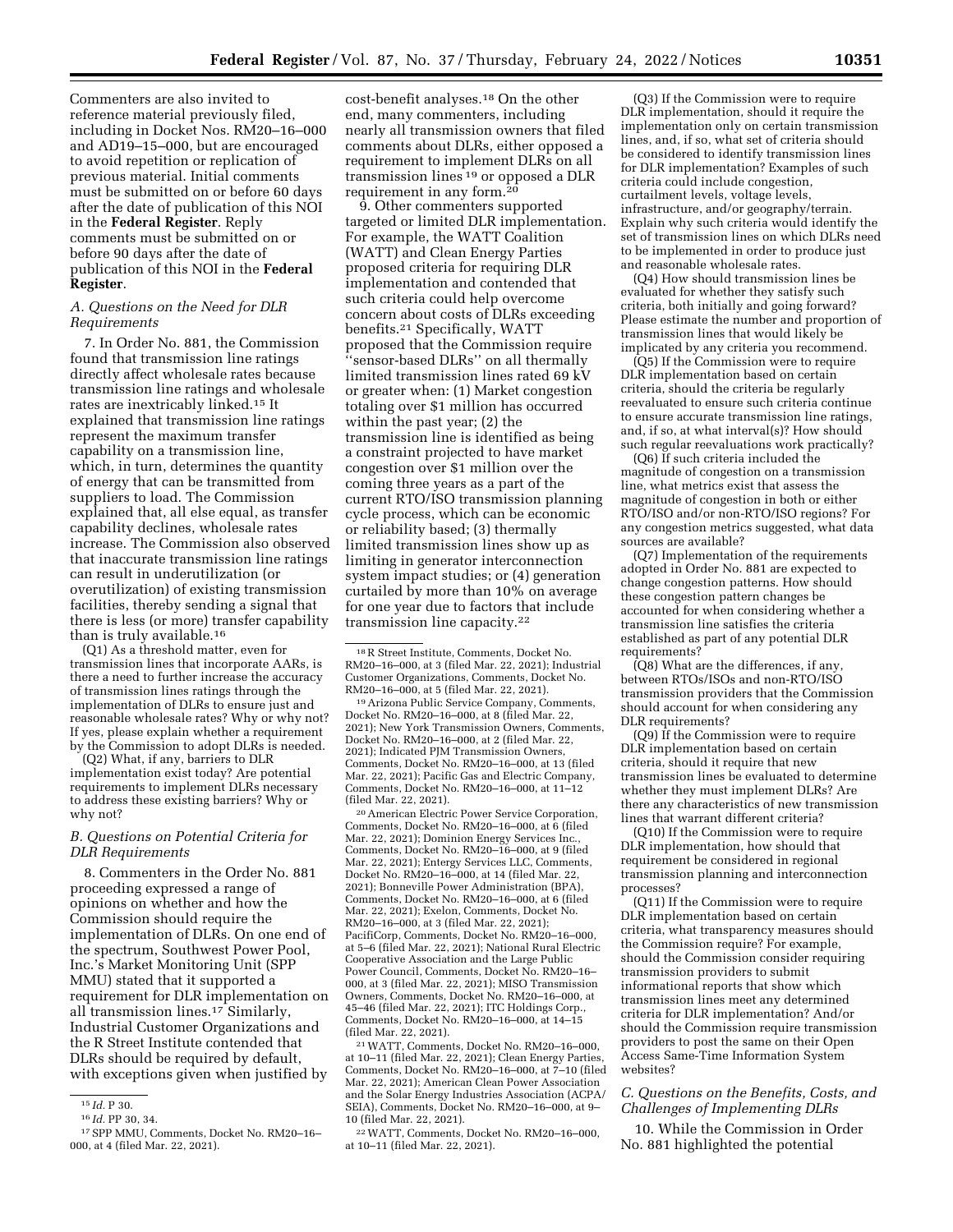benefits of DLR implementation, including potential increases in the accuracy of transmission line ratings and potentially greater power flows, it recognized that there are costs and challenges associated with DLR implementation. Some commenters in the Order No. 881 proceeding provided DLR cost estimates, but there was limited detail around those estimates and those estimates varied. For example, BPA asserted that DLR implementation would require investment of potentially over \$1 million per transmission line in monitoring equipment, software, and hardware to submit and host the data.<sup>23</sup> MISO Transmission Owners contended that DLR implementation could cost between \$100,000 and \$200,000 per transmission line, and thus the overall cost to implement DLRs for all transmission lines in MISO would be approximately \$1.5 billion.24 SPP estimated that DLR implementation that requires an energy management system (EMS) upgrade would cost transmission owners up to \$1 million and, without upgrading the EMS, DLR implementation would cost an additional \$100,000 to \$500,000 annually in additional supervisory control and data acquisition (SCADA) communications with the reliability coordinator's EMS.25

(Q12) For any DLR requirement criteria you identified in response to question Q3 above, please explain and, if possible, quantify the potential annual gross market benefits that would be expected to result from such a requirement.

(a) If possible, please also provide estimated upper and lower bounds on such gross market benefit estimations based on favorable and unfavorable assumptions.

(b) How might these benefits change with geography/terrain, communication infrastructure, and transmission path?

(c) To what extent might DLR implementation shift congestion to new areas? How would these shifts in congestions patterns affect the overall benefits of DLR implementation?

(d) Please describe the method and assumptions used to estimate gross market benefits.

(Q13) If you have experience implementing (or evaluating the implementation of) DLRs, please describe your experience and, if applicable, explain your specific DLR design, installation, and operating decisions, choice of facilities on which to implement DLRs, the implications for reliability, and how such DLR implementation affected transmission transfer capability.

(Q14) What are the expected costs and challenges of implementing DLRs (separate from the costs associated with Order No. 881 implementation)?

(a) How are these costs and challenges divided between initial implementation (*e.g.,*  sensor purchase and installation, EMS upgrades, and communications upgrades) and ongoing operations and maintenance (*e.g.,* sensor maintenance, communications maintenance, and forecasting)?

(b) How might these costs and challenges change with geography/terrain, communication infrastructure, and transmission path?

(c) Are there any published reports or studies assessing the costs, benefits and challenges of DLR implementation? If so, please identify and briefly describe these studies.

(d) Please identify any factors or situations that might cause DLR implementation to be prohibitively expensive, and please describe alternative implementation approaches that could limit those costs.

(e) Please describe any advantages or disadvantages related to costs and challenges to implementing DLRs concurrently with the requirements of Order No. 881 (as opposed to after Order No. 881 is implemented). For example, are the EMS and communication upgrades required to implement AARs sufficient to support the use of DLRs?

(Q15) Please describe the cybersecurity challenges of DLR implementation. What are the potential impacts to reliable operations if the digital devices that monitor or communicate line conditions used for establishing DLRs are manipulated or rendered inoperable by a cyber event? What relevant procedural or technical cybersecurity controls exist that would mitigate such risk?

(Q16) If the Commission were to require DLR implementation, should the Commission direct NERC to evaluate how this requirement could introduce new risks to the reliable operation of the BES and whether any standards require modification to address any risks?

## *D. Questions on the Nature of Potential DLR Requirements*

11. DLRs are generally based on a combination of real-time measured data and various forecasts that are used to compute up-to-date transmission line ratings. The real-time measured data is typically gathered using field located sensors.

12. In their comments in the Order No. 881 proceeding, WATT suggested a requirement that transmission providers implement ''sensor-based DLRs'' in certain circumstances (*i.e.,* a requirement that transmission line ratings incorporate real-time data from field-based sensors on weather and/or transmission line parameters, such as

sag, tension or temperature).<sup>26</sup> Alternatively, transmission line ratings could be based on up-to-date forecasts of additional weather input and/or transmission line parameter values.

13. The following questions seek information regarding potential approaches for a DLR requirement.

(Q17) If the Commission required DLRs in some circumstances, would it be appropriate to require transmission providers to calculate transmission line ratings based on up-to-date forecasts of additional weather factors beyond those required in Order No. 881? Why or why not? If so, please explain what additional factors (*e.g.,* wind speed, wind direction, solar irradiance (beyond day/ night)) should be considered in transmission line rating calculations.

(Q18) To what extent would it be appropriate to rely on sensor-based measurements of line parameters 27 such as line sag, line tension, or conductor temperature in calculating line ratings, either in addition to, or in lieu of, forecasted weather factors described in Q17? In what circumstances should DLR approaches augment any sensor-based measurements of transmission line parameters with weather forecasts (*e.g.,* from the National Oceanic and Atmospheric Administration or another weather service)? To what extent are sensorbased measurements of line parameters useful in determining longer-term forecasted line ratings (*e.g.,* 2–7 days ahead), rather than just instantaneous or very short-term calculations of line ratings? How does the ability to forecast line ratings compare between DLR approaches that rely primarily upon sensor-based measurements of transmission line parameters and those that rely upon weather data?

(Q19) Should the Commission consider sensor-based DLR requirements, such as those suggested by WATT? If yes, what level of sensor coverage and performance requirements for such sensors should be required? Please explain whether the Commission would need to specify details like the types of sensors, how many are installed, what they measure, and the quality of their data? Would a sensor-focused requirement that specifies the types of technologies potentially become stale as DLR technologies evolve? Why or why not?

(Q20) In Order No. 881, the Commission adopted exceptions from the AAR requirements to ensure the safety and reliability of the transmission system and for transmission lines with transmission line ratings that are not affected by ambient air temperature or solar heating.<sup>28</sup> Please explain whether the Commission should adopt the same or similar exceptions for DLR requirements. Are there any different/other exceptions from the application of DLR

<sup>23</sup>BPA, Comments, Docket No. RM20–16–000, at 6 (filed Mar. 22, 2021).

<sup>24</sup>MISO Transmission Owners, Comments, Docket No. RM20–16–000, at 47 (filed Mar. 22, 2021) (deriving \$1.5 billion by estimating \$150,000 per line multiplied by 10,000 lines on the MISO system).

<sup>25</sup>SPP, Comments, Docket No. RM20–16–000, at 12 (filed Mar. 22, 2021).

<sup>26</sup>WATT, Comment, Docket No. RM20–16–000, at 10–11 (filed Mar. 22, 2021); ACPA/SEIA, Comments, Docket No. RM20–16–000, at 9–10 (filed Mar. 22, 2021).

<sup>27</sup>*See, e.g.,* LineVision, Comments, Docket No. RM20–16–000, at 2–3 (filed Mar. 22, 2021).

<sup>28</sup>Order No. 881, 177 FERC ¶ 61,179 at PP 227– 228.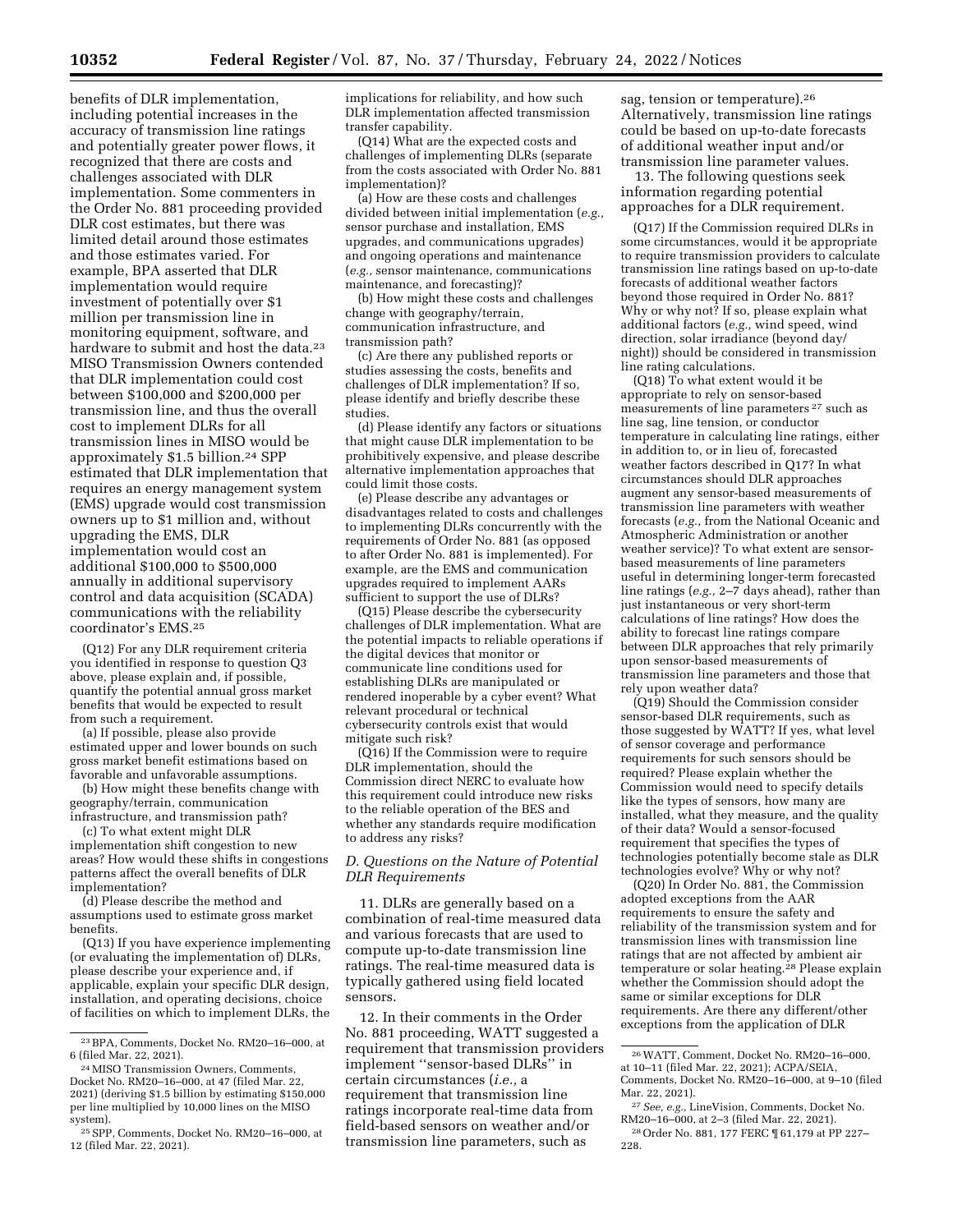requirements that the Commission should consider? If so, what are these exceptions?

(Q21) In Order No. 881, the Commission established requirements for AARs to be applied to a period not greater than one hour and for AARs to be updated hourly.29 Is this time resolution and calculation frequency also appropriate for DLR requirements or should an alternative approach be considered? Why?

(Q22) How might the Commission consider potential requirements for DLR implementation on transmission lines that are on the seam of multiple transmission provider service territories? What additional coordination between neighboring transmission owners and transmission providers, if any, might be necessary?

(Q23) In Order No. 881, the Commission required AARs to be used for near-term transmission service, defined as transmission service that ends not more than 10 days after the transmission service request date (*i.e.,*  within the next 10 days).30

(a) Within what timeframes should the Commission require transmission providers to calculate transmission line ratings 31 using DLRs (on transmission lines for which DLRs are required)? Does this depend on which DLR approach (weather-based or line parameter-based) is used for a particular DLR implementation?

(b) For which transmission services (*e.g.,*  hourly point-to-point transmission service, daily point-to-point transmission service, weekly point-to-point transmission service, etc.) should the Commission require the use of DLRs?

(c) What data on the accuracy of forecasting wind speed, wind direction, and/ or other DLR variables would support the DLR implementation timeframes and transmission services you recommend above in (a) and (b)?

(Q24) If the Commission were to decide that a requirement to implement DLR is appropriate:

(a) Should the Commission limit the number or proportion of transmission elements that a transmission provider must implement DLRs on at any one time, even if such elements otherwise met the criteria for a DLR requirement? If so, should such a limit be based on a number or percentage of transmission elements, and if so, what number or percentage?

(b) Should the relevant transmission element for such a limit be considered individual transmission *lines,* or individual transmission *line-miles,* or some other unit? Or, if such a limit is necessary, would some other approach be better? Explain why you recommend any particular approach.

(c) Should such a limit be applied each time a transmission provider is required to evaluate whether DLRs need to be

implemented on additional transmission lines (as contemplated below in Q29)?

(Q25) If changed circumstances result in a transmission line no longer meeting the DLR criteria, should the transmission provider continue to be required to use the DLR to calculate the rating for that line? Please explain why or why not.

## *E. Questions on Potential Timeframes for Implementing DLR Requirements*

14. In Order No. 881, the Commission required AARs to be implemented no later than three years from the compliance filing due date.32 The Commission explained that three years was consistent with the implementation schedule most commonly suggested by transmission owners for AAR implementation on priority transmission lines and that three years would be sufficient time for transmission owners and transmission providers to implement changes to their processes and systems to comply with the requirements adopted in the final rule.

(Q26) What would be the appropriate amount of time, either from your experience or by your estimation, necessary for each of the following DLR implementation steps identified below?

(a) Transmission line identification for DLR system application.

(b) DLR System design.

i. Field sensors and/or monitoring equipment design including specification, procurement, and installation.

ii. Communication infrastructure design, including specification, procurement, and installation.

iii. Process coordination between DLR field data and EMS, including any line rating database upgrades or necessary modifications.

iv. DLR system integration and testing. (c) Any other steps needed to implement DLR system.

(Q27) Can any of the steps identified in Q26, be completed concurrently such that the total estimated DLR installation time might be faster than the sum of each step? If so, which steps can be completed concurrently? How might the implementation of Order No. 881 affect the time needed to implement DLR?

(Q28) If, after the initial implementation of DLRs, the transmission provider identifies additional transmission lines that meet the DLR criteria, how long would it take to implement DLRs on those additional transmission lines?

(Q29) If the Commission required DLRs in certain situations based on transmission line criteria, how frequently should transmission owners consider whether additional lines might meet the criteria for DLR implementation? That is, should the Commission require a periodic restudy of transmission systems to determine if additional transmission lines meet the criteria for DLR implementation? Please

explain why or why not. If, during a periodic restudy, the transmission provider determines that additional lines meet the criteria for DLR implementation, when should the Commission require the transmission provider to implement DLRs on those additional lines?

#### **III. Comment Procedures**

15. The Commission invites interested persons to submit comments on the matters and issues proposed in this NOI, including any related matters or alternative proposals that commenters may wish to discuss. Comments are due April 25, 2022 and Reply Comments are due May 25, 2022. Comments must refer to Docket No. AD22–5–000 and must include the commenter's name, the organization they represent, if applicable, and their address.

16. The Commission encourages comments to be filed electronically via the eFiling link on the Commission's website at *[http://www.ferc.gov.](http://www.ferc.gov)* The Commission accepts most standard word-processing formats. Documents created electronically using wordprocessing software should be filed in native applications or print-to-PDF format and not in a scanned or picture format. Commenters filing electronically do not need to make a paper filing.

17. Those unable to file electronically may mail comments via the U.S. Postal Service to: Federal Energy Regulatory Commission, Secretary of the Commission, 888 First Street NE, Washington, DC 20426. Hand-delivered comments or comments sent via any other carrier should be delivered to: Federal Energy Regulatory Commission, 12225 Wilkins Avenue, Rockville, MD 20852.

18. All comments will be placed in the Commission's public files and may be viewed, printed, or downloaded remotely as described in the Document Availability section below. Commenters on this proposal are not required to serve copies of their comments on other commenters.

#### **IV. Document Availability**

19. In addition to publishing the full text of this document in the **Federal Register**, the Commission provides all interested persons an opportunity to view and/or print the contents of this document via the internet through the Commission's Home Page (*[http://](http://www.ferc.gov) [www.ferc.gov](http://www.ferc.gov)*). At this time, the Commission has suspended access to the Commission's Public Reference Room due to the President's March 13, 2020 proclamation declaring a National Emergency concerning the Novel Coronavirus Disease (COVID–19).

20. From the Commission's Home Page on the internet, this information is

<sup>29</sup> *Id.* PP 162, 168. *See also Pro Forma* OATT attach. M, AAR Definition.

<sup>30</sup>Order No. 881, 177 FERC ¶ 61,179 at P 86. 31We clarify that we use the phrasing ''require transmission providers to calculate'' consistent with Order No. 881, in which the Commission clarified ''that hourly (or more frequent) querying of 'lookup tables' or similar pre-calculated AAR databases will satisfy the requirement that AARs be calculated  $\frac{32 \text{ Id. P 361}}{32 \text{ Id. P 361}}$